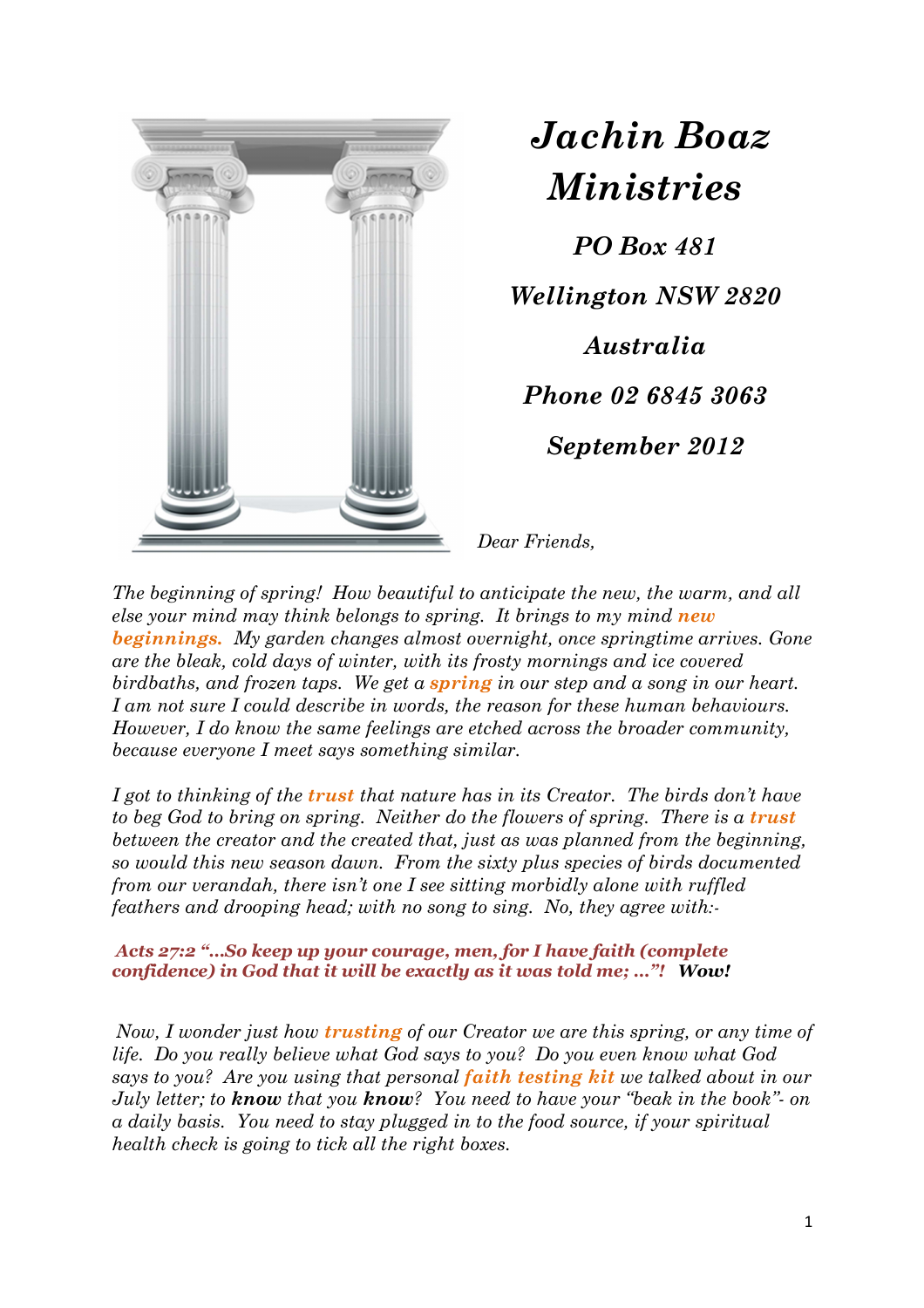*God's Word is full of awesome promises He has given to us, and it saddens me to see so many of my spiritual family not taking God at His Word, and believing and receiving from Him, the benefits those promises avail us. The birds and the flowers of spring avail themselves of His promises to them. They don't even consult with God first. They just know that they know those blessings belong to them, and they receive the bountiful supply, and they build and breed from that supply. Their trust is an automatic response to an inherited resource. How precious is that!!* 

*That reminds me of another of His promises:-* 

*Mat 10:31 "…Fear not, then; you are of more value than many sparrows".* 

*So if you have really believed that you are of more value than many sparrows, your trust should create an automatic response from your inherited resources; everything, the Holy Spirit has made available to you, via the cross of Calvary. Amen!* 

*Mat 6:33 "But seek (aim at and strive after) first of all His kingdom and His righteousness (His way of doing and being right), and then all these things taken together will be given you besides".* 

*All these things!!! Nothing missing… Nothing broken… Nothing lost. Wow!! Now that should give you reason to shout for joy, just like those little birds.* 

*Psa 84:11 "…. No good thing will He withhold from those who walk uprightly".* 

*About now you should be thinking of just how wonderful our Lord and Saviour really is, and how blessed we are [or should be];…no fault of the Lords if we are not. If you are not at that place where you can freely receive from that bountiful supply, here is your opportunity to start over. It's spring! A new beginning! Just this week I was truly blessed by a story I read about George Mueller, and I want to end this letter to you with this awesome testimony.* 

*He had an appointment to keep in Quebec, and was enroute via ship with a very devout Christian captain. Mr Mueller reminded the captain he needed to be in Quebec Saturday afternoon, and the captain explained it was impossible due to very thick fog. Mr Mueller explained he had never been late for an engagement in fifty-seven years, and would not be this time. If the captain couldn't oblige, then God would! Mr Mueller invited the captain to come pray with him in the chartroom. His prayer was incredibly simple, and on completion, the captain thought perhaps he too should pray. However, Mr Mueller put his hand on his shoulder and told him not to pray. He said: - "First, you do not believe He will answer; and second, I BELIEVE THAT HE HAS, and there is no need whatever for you to pray about it. Captain, I have known my Lord for fifty-seven years, and there has never been a single day that I have failed to get audience with the King. Get up, Captain, and open the door, and*